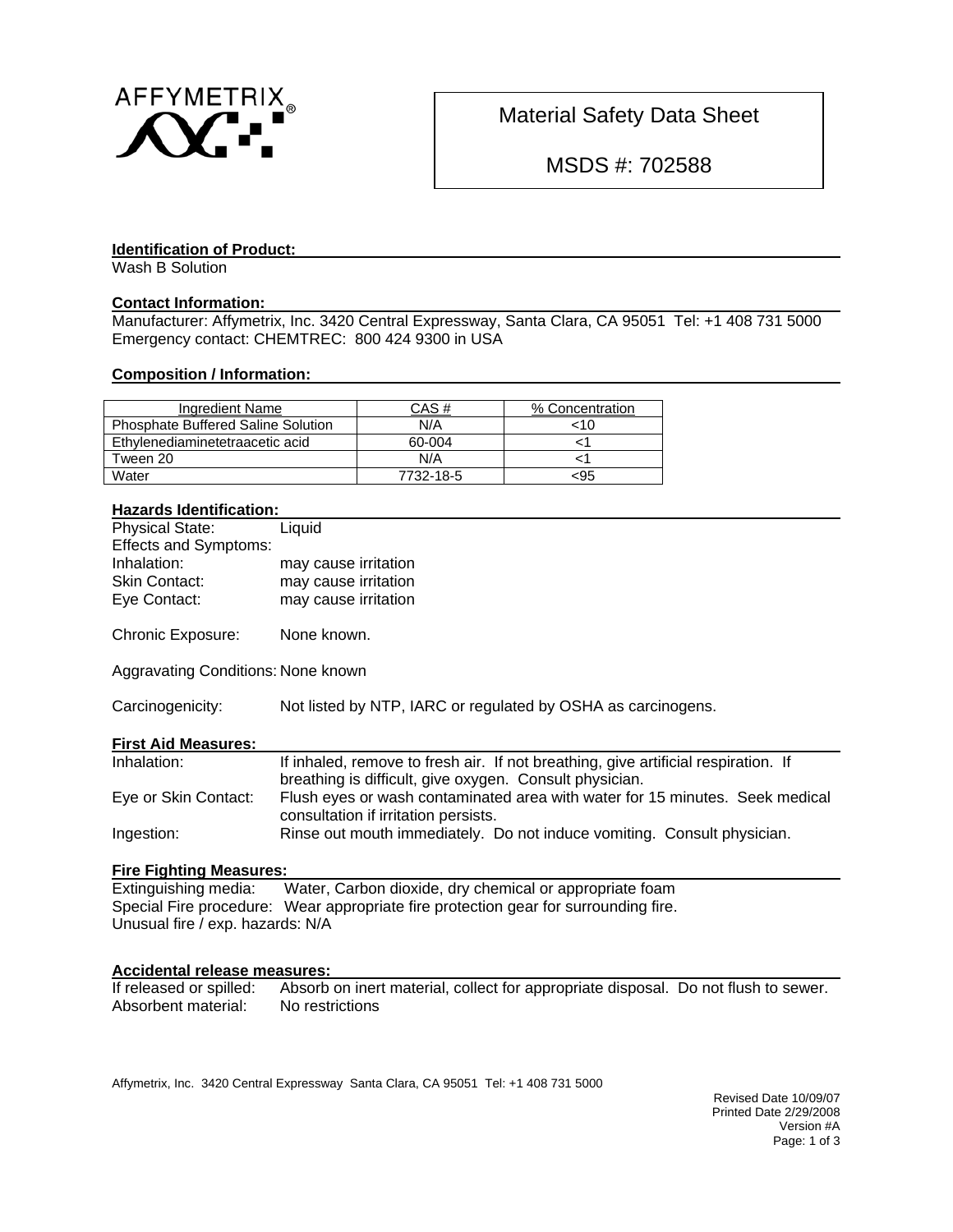## Material Safety Data Sheet

MSDS # 702588

#### **Handling and Storage:**

| Handling: | Special handling procedures are not needed                        |
|-----------|-------------------------------------------------------------------|
| Storage:  | There are no restrictions concerning storage with other products. |

#### **Exposure Controls / Personal Protection:**

| Protective equipment:                 | Use general laboratory protective equipment, lab safe gloves, general eye |  |
|---------------------------------------|---------------------------------------------------------------------------|--|
|                                       | protection safety glasses or goggles                                      |  |
| Hygiene:                              | General lab practices. Keep away from food and beverages.                 |  |
| Ventilation:                          | Local exhaust                                                             |  |
| Precautionary Labeling: None required |                                                                           |  |

#### **Physical and Chemical Properties:**

| Appearance and Odor: clear odorless liquid |                            |
|--------------------------------------------|----------------------------|
| <b>Boiling Point:</b>                      | Not determined for mixture |
| Flash Point:                               | Not determined for mixture |
| <b>Specific Gravity:</b>                   | Not determined for mixture |
| Vapor Density:                             | Not determined for mixture |
| pH:                                        | Not determined for mixture |
| Solubility in Water:                       | Soluble                    |

#### **Stability and Reactivity:**

| Stability:                                      | Stable                                                 |  |
|-------------------------------------------------|--------------------------------------------------------|--|
| Incompatibility:                                | Strong oxidizing agents, strong acids                  |  |
| Hazardous Decomp.:                              | Burning may produce carbon monoxide and carbon dioxide |  |
| Hazardous Polymerization: Not expected to occur |                                                        |  |

#### **Toxicological Information:**

**NOTE**: Toxicological information is reported for the individual components. The toxicity of the mixture has not been thoroughly investigated.

| Ingredient                                   | OSHA PEL        | <b>ACGIH - TLV</b> | Lethal Dose (LD, LC, etc.) |
|----------------------------------------------|-----------------|--------------------|----------------------------|
| <b>Phosphate Buffered Saline</b><br>Solution | Not established | Not established    | No manufacturer data found |
| Ethylenediaminetetraacetic<br>acid           | Not established | Not established    | 4,000 mg/kg $-$ Oral Rat   |
| Tween 20                                     | Not established | Not established    | No manufacturer data found |
| Water                                        | Not established | Not established    | No manufacturer data found |

#### **Ecological Information:**

No information found

#### **Disposal Considerations:**

Disposal should be in accordance with applicable regional, national and local laws and regulations.

#### **Transport Information:**

This product is not subject to current regulations for transportation of hazardous goods (US DOT) UN No.: N/A

Affymetrix 3420 Central Expressway Santa Clara, CA 95051 Tel: +1 408 731 5000